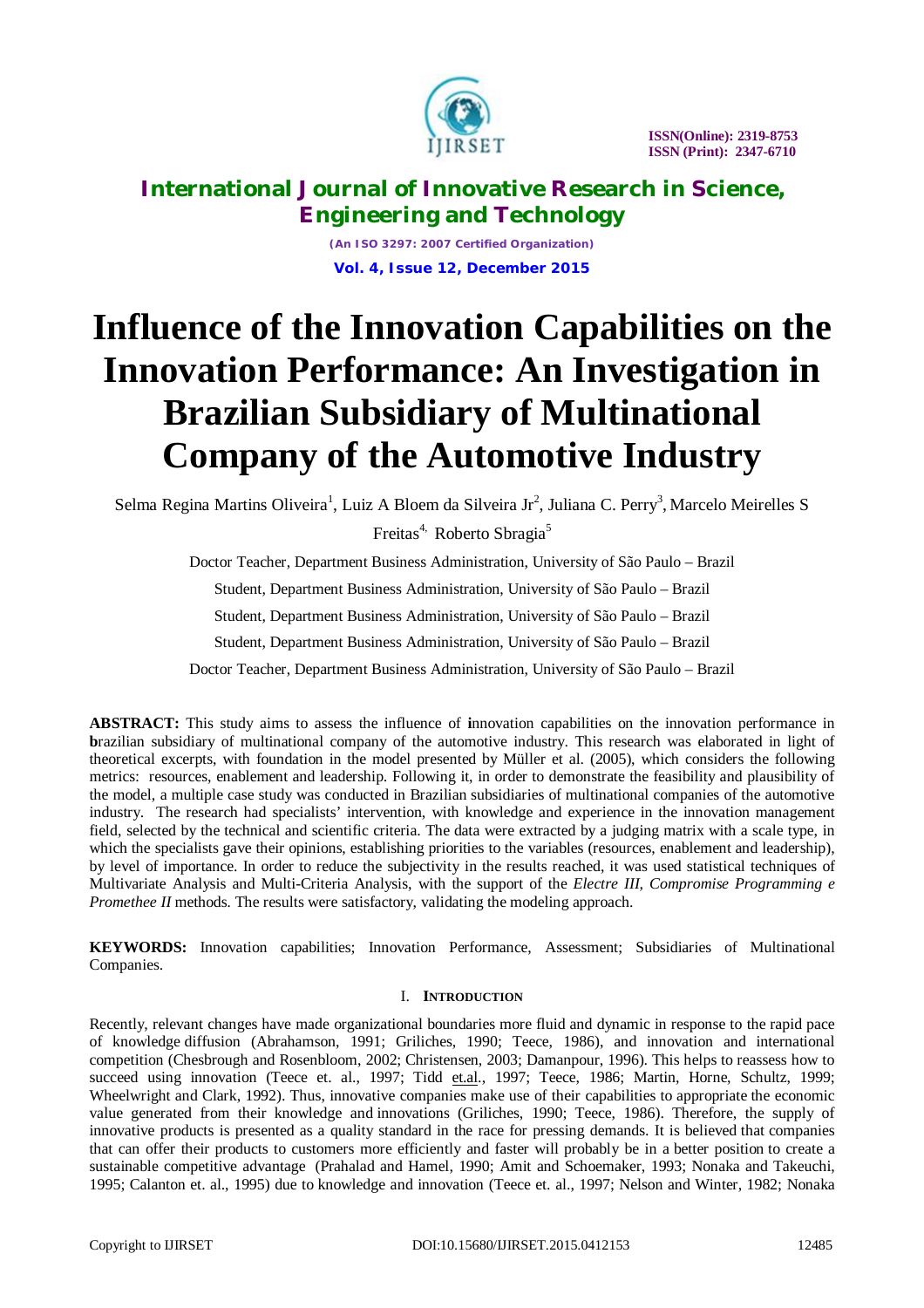

*(An ISO 3297: 2007 Certified Organization)* **Vol. 4, Issue 12, December 2015**

and Takeuchi, 1995; Leonard-Barton, 1995; Grant, 1996a; 1996b; Johannessen, Olaisen, Olsen, 1999). In this dichotomy, technical efficiency is a parameter of the developing capacity of innovative products, which translates into one of the most remarkable logical arguments to potentialize and encourage competitive advantage (Wheelwright and Clark, 1992; Brown and Eisenhardt, 1995). One of the main challenges is to develop products in high complexity environments. Solutions to these challenges have been offered by the companies' equally innovative technical capabilities, greater efficiency, productivity and high quality (Wheelwright and Clark, 1992). Deciding on an ideal balance regarding innovation activities is a complicated issue (Chen and Yuan, 2007), there are barriers to be challenged and substantially reconfigured (Assink, 2006) in order to obtain an optimal and combined convergence of the various activities in confluence with the firms' desired and acceptable performance. Innovation activities are admittedly complex and risky. Thus, it is difficult to accurately assess (Afuah, 1998; García-Muin and Pez Navas-lo, 2007; Bellman and Zadeh; 1970) the innovation capacity and also discern the firms' range of acceptable performance. It is feasible to decide on a parameter, since it allows firms to offer the best combination of innovation activity strategies in agreement with their expected business results. Furthermore, promoting a firm's innovation capacity should feature the confluence of technical capacities, in order to balance the objective and subjective attributes that result from the decision-making process. There is a gap in the literature concerning the procedures/practices/mechanisms of performance assessment of the innovation management. Within this spectrum, *T*his study aims to assess the Influence of Innovation capabilities on the innovation performance in **b**razilian subsidiaries of multinational companies of the automotive industry. This reserach was elaborated in light of theoretical excerpts, with foundation in the model presented by Müller et al. (2005), which considers the following metrics: resources, enablement and leadership. Thus, this paper is structured in the following sections: Theoretical Background: Issues of Innovation; Methodology; Conceptual Model Verification and Underlying Analyses; Discussion and Implications for Management Practice; and Conclusions and Limitations.

### II. **THEORETICAL BACKGROUND:ISSUES OF INNOVATION**

In today's global and dynamic competitive environment, product innovation is becoming more and more relevant, mainly as a result of three major trends: intense international competition, fragmented and demanding markets, and diverse and rapidly changing technologies (Wheelwright and Clark, 1992). Firms that offer products that are adapted to the needs and wants of target customers and that market them faster and more efficiently than their competitors are in a better position to create a sustainable competitive advantage (Prahalad and Hamel, 1990; Amit and Schoemaker, 1993; Nonaka and Takeuchi, 1995; Calantone et al., 1995; Alegre, 2006). Thus, the companies must exploit their innovative capabilities to develop new businesses if they are to successfully confront the disruptive effects of emerging technologies, empowered customers, new market entrants, shorter product life cycles, geopolitical instability, and market globalization. Indeed, the development of innovative capabilities is the only means by which companies can sustain a competitive advantage.

Managers have only a vague sense of their company's overall innovativeness; they have little or no means to assess the effectiveness and efficacy of a particular innovation program. They need tools with which to diagnose impediments (Muller, Va¨likangas, and Merlyn, 2005). Within this context, special attention needs to be paid to the measurement of innovation capacity performance. Burgelman et al. (2004) defines technological innovation capacity as a comprehensive set of characteristics of an organization that facilitates and supports its technological innovation strategies. Technological innovation capacity is a kind of special assets or resources that include technology, product, assets, or knowledge, experience, and organization (Guan and Ma, 2003). Lall (1992) defines technological innovation capacity as the skills and knowledge needed to effectively absorb, master, and improve existing technologies, and to create new ones. Evangelista et al. (1997) regards R&D activities as a central component of the technological innovation activities of firms and as the most important intangible innovation expenditure. Not only does successful technological innovation depend on technological capability, but it also requires other innovation capabilities in the area of manufacturing, marketing, organization, strategy planning, learning, and resources allocation (Yam et al., 2004; Romijn and Albaladejo, 2002). According to Adler and Shenbar (1990), four types of technological innovation capacities are identified, including (Lau, Richard, Yam, and Tang, 2010):

*The capacity of satisfying market requirement by developing new products.*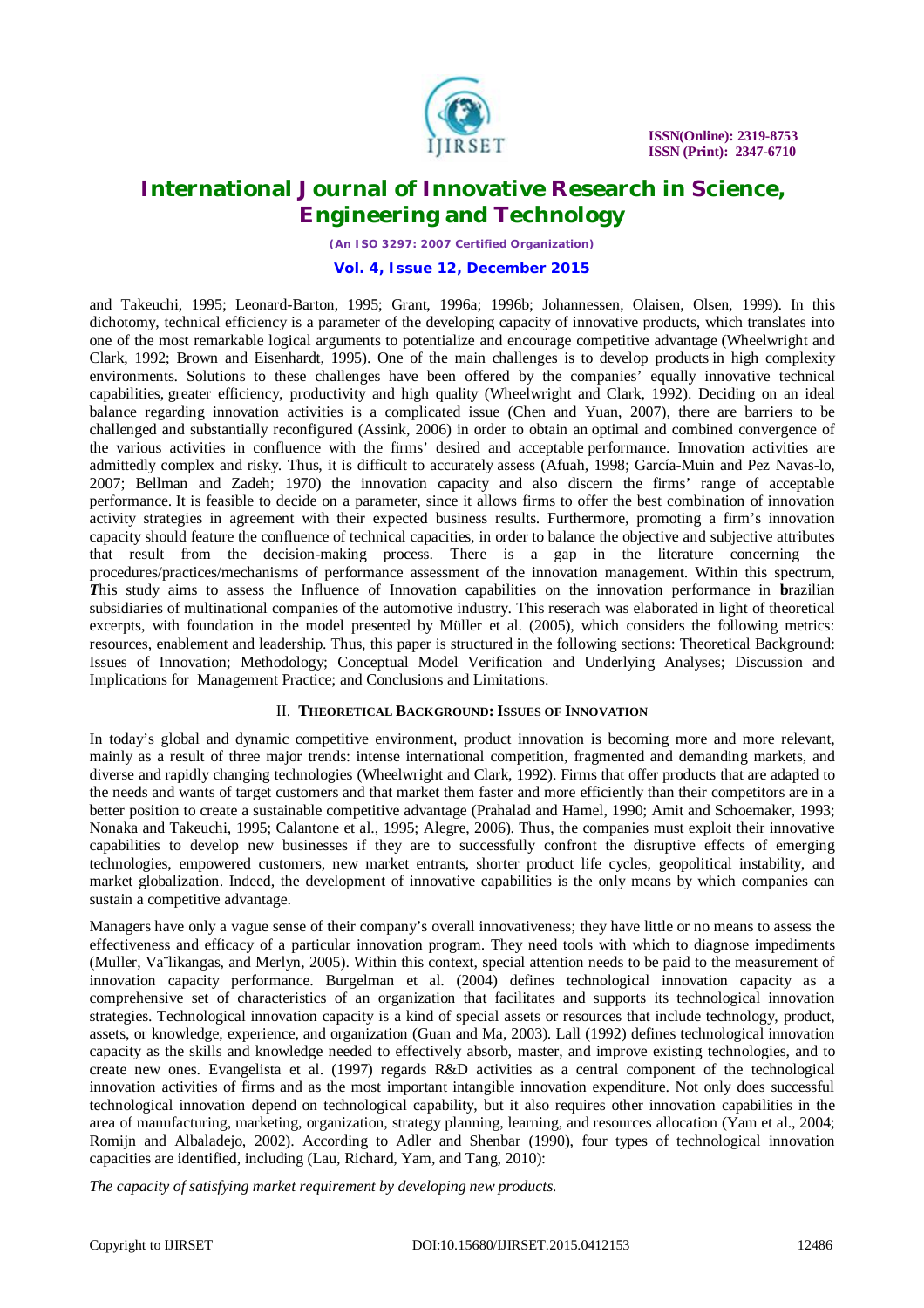

# **International Journal of Innovative Research in Science, Engineering and Technology**

*(An ISO 3297: 2007 Certified Organization)* **Vol. 4, Issue 12, December 2015**

*The capacity of manufacturing these products by using appropriate process technologies.*

*The capacity of satisfying future needs by developing and introducing new products and new process technology.*

*The capacity to respond to an unanticipated technology activity brought about by competitors and unforeseen circumstances.*

According to Peteraf (1993), a firm's heterogeneous resource portfolios (including human, capital, and technology resources) are responsible for observed variability in technological innovation capabilities its financial returns. These are a firm's specific competencies that contribute substantially to the sales growth and competitive advantage. There would have to be a causal connection between a firm's resources and performance. The innovative capabilities audit framework proposed by Burgelman et al. (1988) included five audit dimensions resource availability and allocation; capacity to understand competitor innovative strategies and industry evolution; capacity to understand technological developments; structural and cultural context; strategic management capacity. Thus, an innovation audit framework for evaluating a firm's innovation performance and competitiveness is presents following for technological innovation capabilities. The framework measured technological innovation capacities dimensions:

*Learning capability* is the capacity to identify, assimilate, and exploit new knowledge essential for a firm's competitive success.

*R&D capability* refers to a firm's ability to integrate R&D strategy, project implementation, product portfolio management, and R&D expenditure.

*Resource allocation capability* is the firm's ability to mobilize and expand its technological, human, and financial resources in the innovation process.

*Manufacturing capability* refers to the ability to transform R&D results into products, which meet market needs, in accordance with design request and can also be manufactured in batches.

*Marketing capability* indicates the capacity to publicize and sell the products on the basis of understanding consumer's current and future needs, customer's access approaches, and competitors' knowledge.

*Organizing capability* is the capacity to constitute a well-established organizational structure, cultivate organizational culture, coordinate the work of all activities towards shared objectives, and influence the speed of innovational processes through the infrastructure it creates for developmental projects.

*Strategic planning capability* is the capacity to identify internal strengths and weaknesses and external opportunities and threats, adopt different types of strategies that can adapt to environment changes for the excelling in the highly competitive environment.

A review of literature shows that the study of technological innovation performance indicators has attracted considerable attention. Traditional indicators of a firm's technological innovation activity tend to measure the financial terms of innovation, R&D expenditures (Jacobsson et al., 1996; Kleinknecht, 1987) and patent data (Patel and Pavitt, 1997, 1991; Jacobsson et al., 1996; Archibugi, 1992; Griliches, 1990). However, firms would not easily reveal any confidential financial information and different firms adopt varied accounting conventions in their inventory valuation, depreciation, and salaries computation. Besides, patent data are only a reflection of invention rather than innovation (Flor and Oltra, 2004). Muller, Va¨likangas, and Merlyn (2005) presents a framework of metrics to assess a company's innovation:

*Resource view.* Companies must balance optimization (tactical investment in the existing business) and innovation (strategic investment in new businesses). The resource view addresses the allocation of resources to alter this balance. The resource inputs are capital, labor, and time. Output is the return on investment in strategic innovation.

*Capability view.* The capability view assesses the extent to which the company's competencies, culture, and conditions support the conversion of innovation resources (see resource view) into opportunities for business renewal. The inputs of this capability view are the preconditions for innovation, i.e. the extent to which a company's skills, tools, culture, and values are adapted to innovation. For example, does the company consider past demonstrations of innovativeness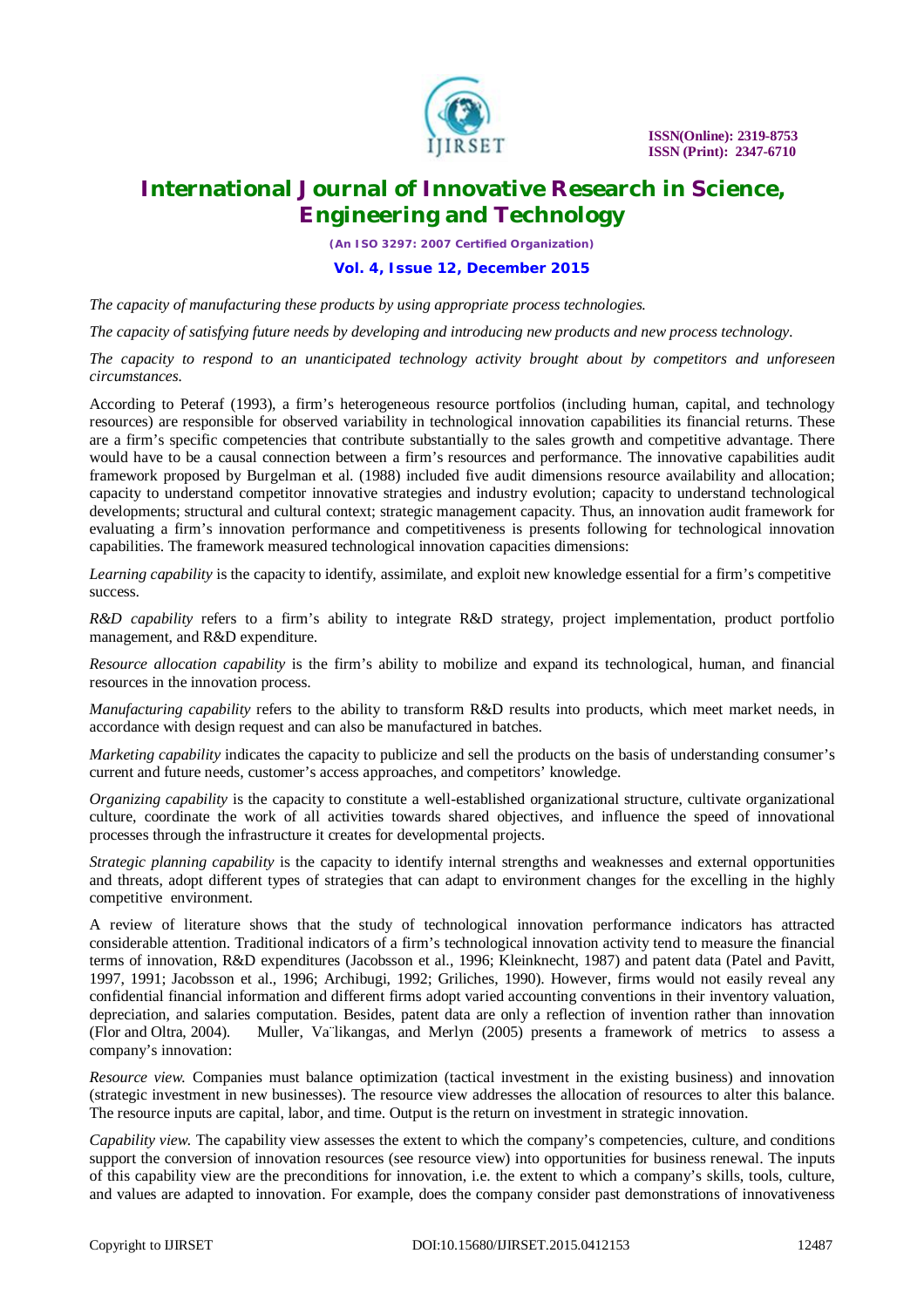

# **International Journal of Innovative Research in Science, Engineering and Technology**

*(An ISO 3297: 2007 Certified Organization)*

#### **Vol. 4, Issue 12, December 2015**

when selecting new recruits? Outputs include the development of new skills and knowledge domains that spawn innovation as well as the number of strategic options (i.e. opportunities to significantly advance an existing business or invest in a new business).

*Leadership view.* The leadership view assesses the degree to which a company's leadership supports innovation. As such, it evaluates leaders' involvement in innovation activities, the establishment of formal processes to promote innovation, and dissemination of innovation goals. Innovation processes are an additional element of the framework. They comprise organizational structures such as incubators, innovation markets, venture funds, and innovation incentives.

Innovation performance is the combination of overall organizational achievements as a result of renewal and improvement efforts done considering various aspects of firm innovativeness, i.e. processes, products, organizational structure, etc. Therefore innovative performance is a composite construct (Hagedoorn and Cloodt, 2003) based on various performance indicators pertaining, for instance, to the new patents, new product announcements, new projects, new processes, and new organizational arrangements. Technology innovation capability is a complex, elusive, and uncertainty concept that is difficult to determine. Measuring technological innovation capacities requires simultaneous consideration of multiple quantitative and qualitative criteria (Wang and Cheng, 2008). The next section presents the methodology.

#### III. **METHODOLOGY**

#### *Designer of Research: Sample and Data Collection*

The research was initially conducted based on the specialized literature. To demonstrate the modeling feasibility, it used a study of case in subsidiary company in Brazil, Magneti Marelli, automotive sector. Data collection was conducted in two blocks. The first was to collect data to feed the development of the conceptual model (Innovation Capabilities and Innovation Performance), extracting construct and content data from the specialized literature. The second was to demonstrate the feasibility and plausibility of the model through a study of case in subsidiary company in Brazil. To solve the research problem and to reach the desired goals, this reserach was elaborated in light of theoretical excerpts, with foundation in the model presented by Müller et al. (2005), which considers the following metrics to assess the innovation capacity: resources, enablement and leadership. Following it, in order to demonstrate the feasibility and plausibility of the model, a multiple case study was conducted in Brazilian subsidiaries of multinational companies of the automotive industry. The research had specialists' intervention, with knowledge and experience in the innovation management field, selected by the technical and scientific criteria. The data were extracted by a judging matrix with a scale type, in which the specialists gave their opinions, establishing priorities to the variables (resources, enablement and leadership), by level of importance. In order to reduce the subjectivity in the results reached, it was used statistical techniques of Multivariate Analysis and Multi-Criteria Analysis, with the support of the *Electre III, Compromise Programming e Promethee II* methods*.* 

#### *Conceptual Model: Constructs and hypotheses*

This section examines the conceptual model (Figure 1) and presents the hypotheses to be tested throughout this work.



Figure 1: Framework Conceptual Model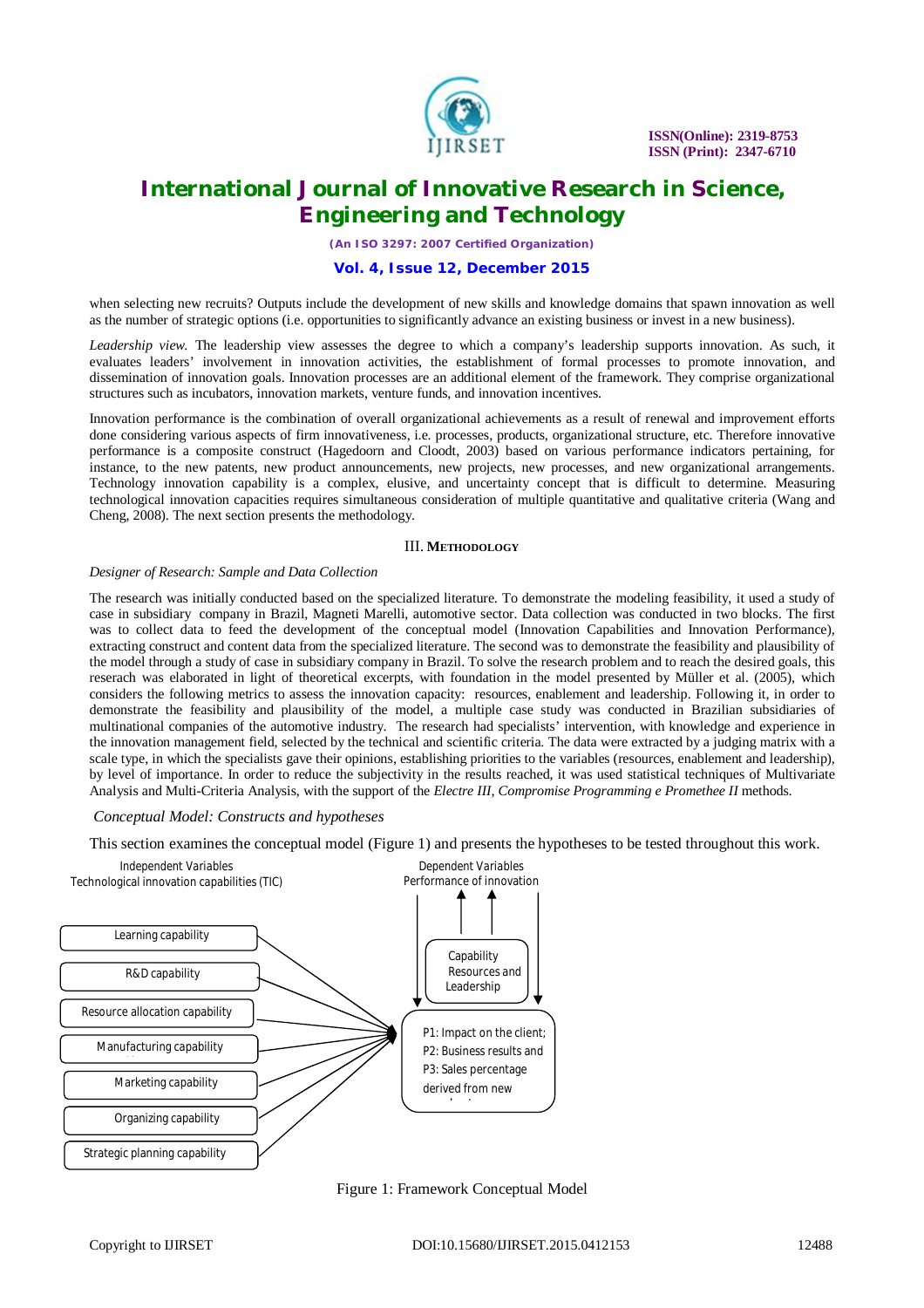

*(An ISO 3297: 2007 Certified Organization)* **Vol. 4, Issue 12, December 2015**

In recent years many studies have attempted to overcome this need to measure innovation capability (Cheng and Lin 2012; Igartua, Garrigós, and Hervas-Oliver 2010; Rodrigues, Fernandes, and Martins 2006). The evolution of innovation metrics aimed at measuring innovation related to the processes and practices involved in it instead to the dedicated resources (inputs) or new products (outputs) (Milbergs 2004; Muller, Válikangas, and Merlyn 2005).To manage the innovation capabilities the first step is to be able of measuring this characteristic, therefore, the creation of metrics or methods to measure this capacity in the companies is crucial, to determine the current condition of the company and define a strategy improvement. Many investigations seek to determine the best form of evaluation of the innovation, (Milbergs 2004; Muller, Válikangas, and Merlyn 2005) realize a literature review, analyzing the evolution of the innovation metrics and defining new metric focusing on the measurement of the innovative processes. Others authors affirm that the innovation within companies includes different areas, therefore the best way of measuring the innovation capabilities is by proposing and solving a multicriteria problem (Feeny and Rogers 2003; Rodrigues, Fernandes, and Martins 2006). Adams, Bessant, and Phelps (2006) realizes a bibliographical analysis of different propositions to measure the innovation in the enterprises and puts in evidence that at present the best way of measuring the innovation capabilities is using a multicriteria approach (Galvez et.al.,2013).

*Dependent variables:* the following dependent variables were selected for this research Performance of innovation - P1: Impact on the client; P2: Business results and; P3: Sales percentage derived from new products.

*Independent variables:* the independent variables, companies' technological innovation capacities, were based on the literature. Therefore, the following dimensions were considered as independent dimensions: Firms' Dimensions of Technological Innovation Capacities: Learning, R&D, Resource allocation, Manufacturing, Marketing, Organizing, and Strategic planning. The following hypotheses were formulated using the conceptual model: *H 1:* The Innovation capacity have positive innovation performance of innovation. *H2*: The Capability Resources and Leadership influence to a greater or lesser degree the innovation performance. The next section presents the scope of the study of case.

### *Scope of the Study of Case*

Magneti Marelli (MM) Group was founded in 1919 in Italy, with half of the capital paid up by Fiat Torino and the other half by Ercole Marelli & Co. In 1967, Fiat acquired the shares of Ercole Marelli and assumed full control of the company. The group operated in several market segments along its history, undergoing several processes of mergers and acquisitions, and then, in the late 1990s, it started focusing on the development and production of systems and components for vehicles. In October 2002, the Fiat Group decided to transform MM into a holding company, grouping together all of its auto parts units, hitherto independent. The MM group obtained €5.9 billion turnover in 2011, with 8.5% growth in comparison with the previous year, with 34,800 employees distributed in 83 production units, 12 R&D centers and 26 application centers, and with operations in 18 countries: Italy, France, Germany, Spain, Poland, Czech Republic, Russia, Slovakia, Turkey, United States, Mexico, Brazil, Argentina, China, Japan, India, Malaysia and South Africa. According to the latest annual report of Fiat (2012, p. 76; 114), the commercial profit of MM in 2011 was  $\in$ 181 million, almost double the  $\epsilon$ 98 million in the previous year, an increase that was obtained due to the increase in the sales volume and manufacturing efficiency, which offset the pressures of the high cost of materials. The company stands in the market as "systemist" providing components and systems directly to major automakers in Europe, Asia and the Americas. Total investments accounted for 8.3% of the annual turnover of the group in 2011, with 5.4% only in R&D, with about three thousand employees involved in product innovation and process improvements in its technology centers located in four countries (Italy, France, Germany and Brazil), and in the application centers. MM Cofap Brazil has full autonomy for the R&D activities, from a technical standpoint, but the budget and the strategy must be previously approved by the parent company of the group. The shock absorbers unit has a board of engineering in Brazil, which is also responsible for R&D, and two technical centers (TCs), located in the U.S. and Italy. The strategic technology plan is common to all TCs, whose coordination is made from the Brazilian subsidiary. If there is a specific project theme, it is presented to the board of engineering, which approves, prioritizes and manages the portfolio of projects. In addition to the structure mentioned above, there is also a TC in Poland, which works as an extension of the TC in Italy, in addition to an application center (AC) adjacent to the plant in India and another under construction in China, for validation tests and application of products. The organizational structure that supports these activities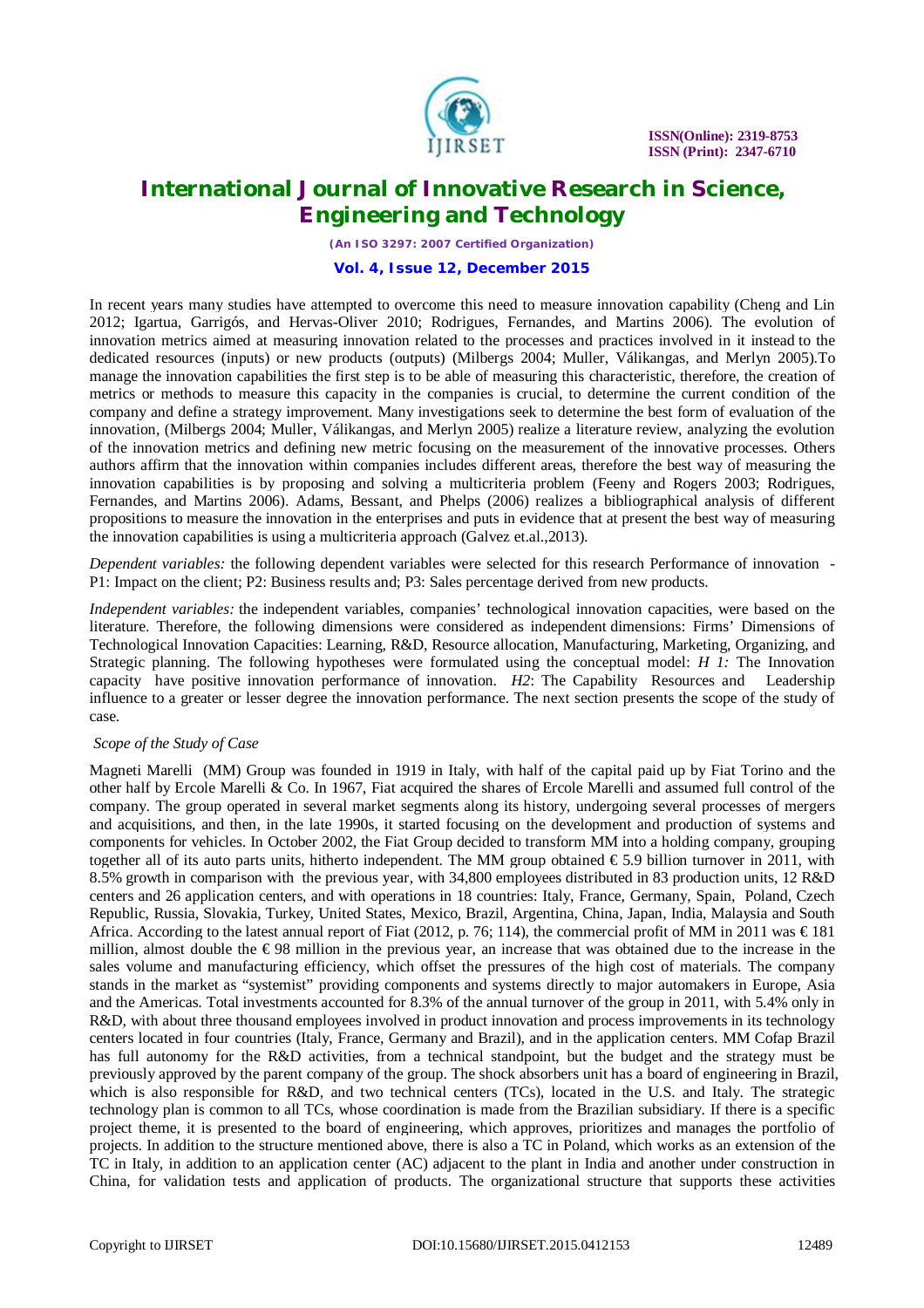

*(An ISO 3297: 2007 Certified Organization)* **Vol. 4, Issue 12, December 2015**

employs approximately 200 people, of whom almost 80% are in Brazil, and the management is under the responsibility of the Brazilian director of engineering. The TCs include the following activities: new product designs, development and optimization of processes; applications of shock absorbers in new vehicles, jointly with the client-automakers; performance and durability tests on components and products; and the development of suppliers. Shortly after the acquisition of Cofap, still in 1997, an area for innovation engineering was created (located in Brazil until today), with the mission of developing new technologies not available in the company and new materials for use in shock absorbers. Over the years, the portfolio of innovations increased. Its technological innovation capacity also proved to be a notorious factor, because MM Cofap Brazil has its own structure for R&D in product, processes and application of dampers with a qualified team of engineers and technicians, in addition to proper laboratories in its TC in Mauá unit. The Brazilian board of engineering, also responsible for R&D, also coordinates the TCs in other countries. The innovation engineering area, created in the Brazilian TC in 1997, develops new technologies not available in the company and new materials for use in shock absorbers (Costa, Bruno, and Vasconcellos, 2013). The next section presents conceptual model verification and underlying analyses.

### **IV. CONCEPTUAL MODEL VERIFICATION AND UNDERLYING ANALYSES**

This section presents the verification procedures for the conceptual model. In this spectrum, to solve the problem and achieve the intended research goal, the next step was to prioritize the dimensions (sub-components) (Figure 2) of the technological innovation capacities in relation to the global innovation performance of subsidiary company, Magnetti Marelli, Cofap, Automotive Sector. This procedure was developed using the multi-criteria analysis.



Fig. 2: Evaluation of the technological innovation capacities on the innovation performance of the Firm Magnetti Marelli – COFAP, Automotive Sector

The methods used were *Compromise Programming, Electre III and Promethee II*. The results achieved confirm *Hypothesis 1:* The Innovation capacity have positive innovation performance of innovation, and assigning values to each criterion, we arrive at a matrix of Criteria x Alternatives that together with the vector weights provides the necessary support to apply the multicriteria methods. In other words, one applies the selection and classification methodology of alternatives, using the *Compromise Programming, Promethee II and Electre III* methods. The *Compromise Programming* due to its wide diffusion and application simplicity and understanding renders it an alternative to evaluate problems as referenced in this application. The problem solution compromise is the one that comes closest to the alternative. This method was designed to identify the closest solution to an ideal one, therefore it is not feasible, using a predetermined pattern of distances. In *Promethee II* there is a function of preferences for each criterion among the alternatives which must be maximized, indicating the intensity of an alternative to the other one, with the value ranging from 0 to 1. Of the *Electre* family *(I,II,III,IV and V)*, *Electre III* is the one considered for the cases of uncertainty and inaccuracy to evaluate the alternatives in the decision problem. All these methods enable to analyze the discrete solution alternatives, and taking into consideration subjective evaluations represented by numerical scores and weights. As these are problems involving subjective aspects, the methods that best fit the situation of this research are the methods of the family Electre and Promethee. It should be mentioned that although the Compromise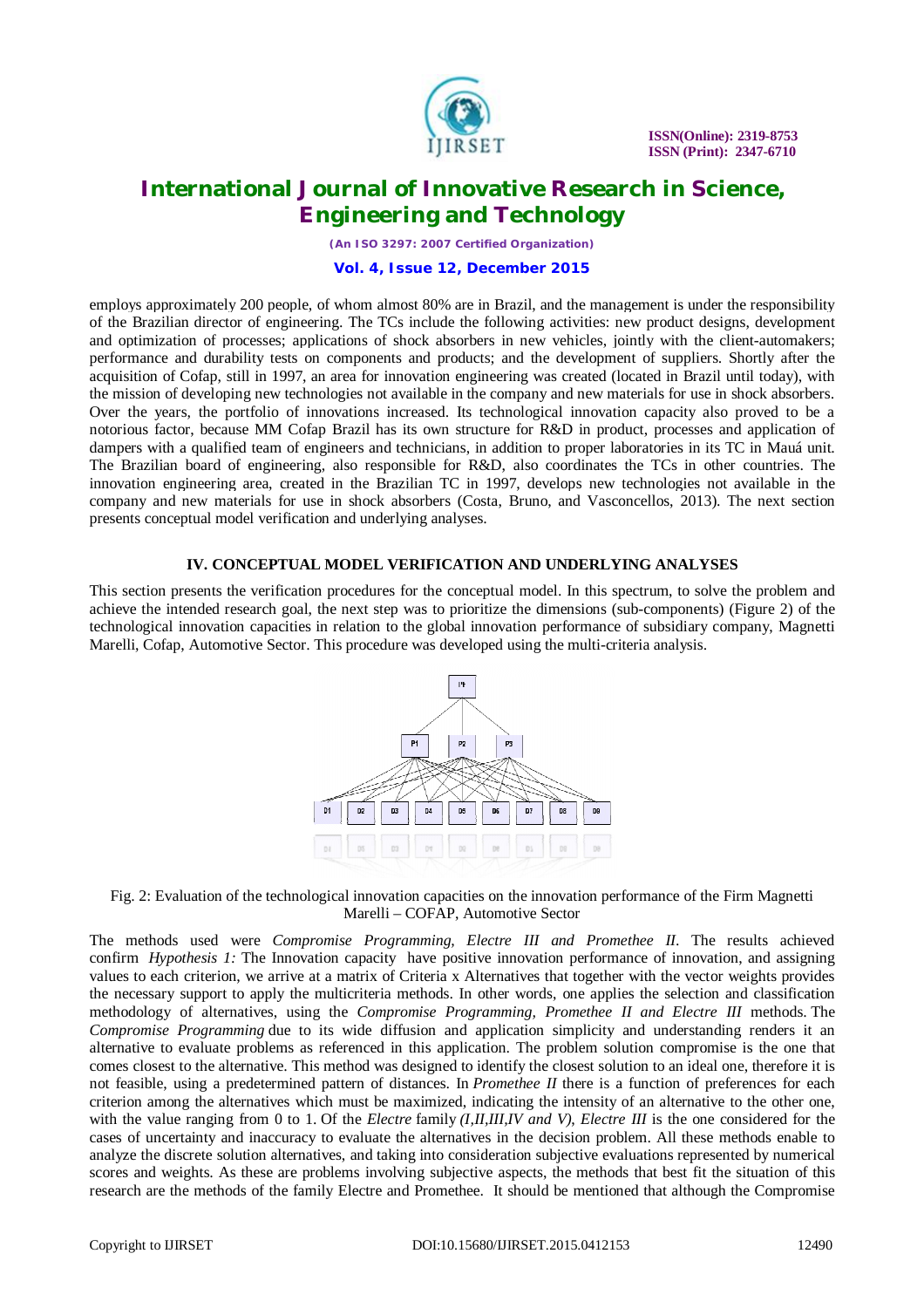

*(An ISO 3297: 2007 Certified Organization)*

**Vol. 4, Issue 12, December 2015**

Programming method is not part of this classification, it has similar characteristics, showing much simplicity in order to understand its operation, which makes it feasible for this application.

Within this perspective, the multicriteria methods are viable instruments to measure the innovation capacity performance of the company. The results produced by this prioritization enable managers to better focus their efforts and resources on managing the capacities that perform best, which results in achieving the goals sought by the companies The structure of this prioritization (classification by hierarchical analysis) is proposed at three planning levels in a judgment matrix, in which at the first hierarchical structure level it defines the goal, which is to achieve the performance of the companies that will feed the system; the criteria are in the second level, which are the innovation performance of the company: P1: Impact on the client; P2: Business results and; P3: Sales percentage derived from new products. The dimensions of innovation capacities are in the third level, the alternatives, which are: Learning, R&D, Resource allocation, Manufacturing, Marketing, Organizing, and Strategic planning. The prioritization process obeys the judgment of the evaluators (experts). With the results of the judgment matrix, the methods were applied: *Promethee II, Electre III and Compromise Programming* to evaluate the innovation capacities in relation to the performance of the companies. Table 1 shows the results produced.

| Lab. 1. Assessment of innovation capacity of the company |                       |                           |                |
|----------------------------------------------------------|-----------------------|---------------------------|----------------|
| <b>Innovation Capacity</b>                               | <b>CLASSIFICATION</b> |                           |                |
|                                                          | Promethee<br>П        | Compromise<br>Programming | Electre<br>Ш   |
| Learning, R&D, Strategic planning.                       | 1 <sup>a</sup>        | 1 <sup>a</sup>            | 1 <sup>a</sup> |
| Organizing / Marketing                                   | $2^{\rm a}$           | $2^{\rm a}$               | $3^a$          |
| Resource allocation                                      | $3^a$                 | $3^a$                     | $2^{\rm a}$    |
| Manufacturing                                            | $4^a$                 | $4^{\rm a}$               | $2^{\rm a}$    |

Tab. 1: Assessment of innovation capacity of the company

The results produced by the methods demonstrate the Learning, R&D, Strategic planning as the most significant ones to ensure the performance of the company. When comparing the results in terms of performance, the Compromise Programming and Promethee II methods did not differ in their classifications. For Electre III*,* the results were incompatible. And this is because the p, q and v veto thresholds, respectively, of indifference, strong preference and veto or incomparability have a discrepancy in the structure of their results (classification). Electre III presents a set of solutions with a more flexible hierarchical structure. This is due to the conception of the method, as well as the quite explicit consideration of the indifference and incomparability aspect between the alternatives. The results referenced by the Promethee II and Compromise Programming methods reflect the preference, according to the experts, for Learning, R&D, Strategic planning. The essence of the technological innovation management is the accumulation of knowledge over time.

The increase of the knowledge volume is produced by different mechanisms associated with different learning modes, such as: learning derived from R&D or Learning before doing (Pisano, 1997); Learning by doing, which arises spontaneously in the production process (Arrow, 1962a); Learning by using, which is from observing the different ways in which customers use the company's products (Rosenberg, 1982); and Learning by failing, from the analysis of bad decisions by top managers (Maidique and Zirger, 1985). But traditionally the greatest importance goes to R&D than to the other learning modes (Nieto, 2004). Based on the specialized literature (Evangelista et.al., 1997) R&D has a strong impact on a company's performance*.* MM had no prior know how of this product or knowledge about this market, and therefore the global competence center for shock absorbers is kept in Brazil until today, concentrating most of the activities of technological innovation and R&D. It also, MM Cofap Brazil has full autonomy for the R&D activities, from a technical standpoint, but the budget and the strategy must be previously approved by the parent company of the group. R&D is a core component of the technological innovation practices of firms (Evangelista et al., 1997). In this perspective, the MM Cofap depend on the budget availability, the use of a more robust structure, with dedicated resources to ensure the compliance with the agreed deadlines and the desired quality levels, without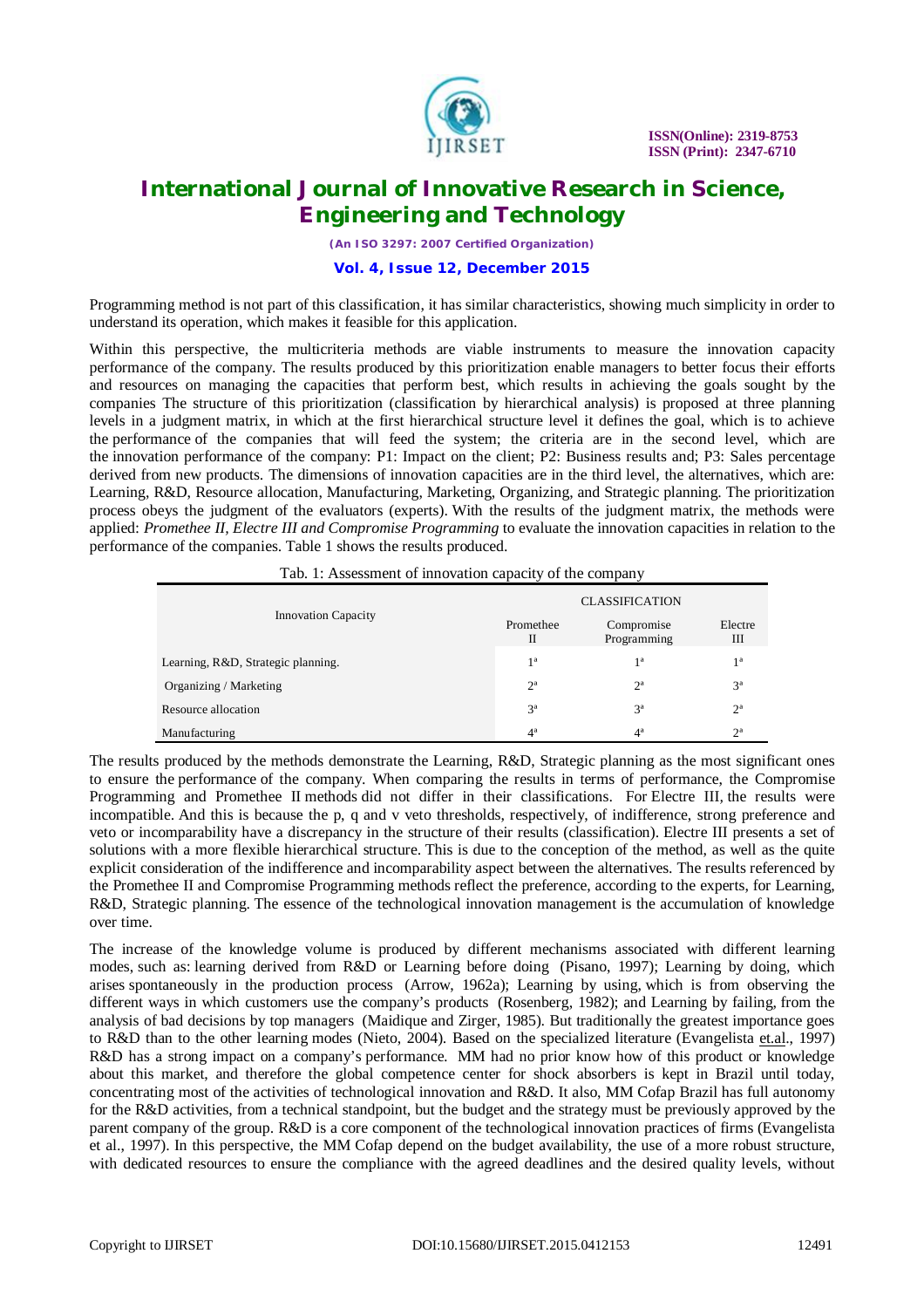

# **International Journal of Innovative Research in Science, Engineering and Technology**

*(An ISO 3297: 2007 Certified Organization)*

**Vol. 4, Issue 12, December 2015**

compromising the regular activities of the pre-existing operations in the subsidiary, as well as the R&D and technological innovation functions.

MM Cofap works with different types of partners in their R&D projects. There are partnerships with universities, research institutions and suppliers. Additionally, the organizational learning and the dissemination of knowledge are strengths of the Brazilian subsidiary, and can be considered in the analysis as facilitating factors for its participation in the processes of technological innovation and international expansion. It is worth it to point out the creation of the knowledge management area, in the engineering division in Brazil, and the intensive use of the software platform for collaboration, which provides access to all the knowledge produced. In fact, the technological innovation capacity is a notorious factor, because MM Cofap Brazil has its own structure for R&D in product, processes and application of dampers with a qualified team of engineers and technicians, in addition to proper laboratories in its TC in Mauá unit. R&D is considered a key aspect of innovative activities. The Brazilian board of engineering, also responsible for R&D, also coordinates the TCs in other countries. The innovation engineering area, created in the Brazilian TC in 1997, develops new technologies not available in the company and new materials for use in shock absorbers […] (Costa, Bruno, and Vasconcellos, 2013). Next, the degree of correlation between the dimensions of Capability, Resources and Leadership and innovation performance was determined using Spearman's multivariate statistical technique. The technique adapts to the case in question.

### *How do the Resources, Capacity and Leadership support the innovation performance of the Magneti Marelli Company based on the proposed of Müller, Va¨likangas, and Merlyn (2005)?*

This section evaluates contribution of Resources, Capacity and Leadership to support the innovation performance in the Magneti Marelli Company, i.e. how do Resources, Capacity and Leadership support the innovation performance in the Magneti Marelli Company? This procedure was developed in light of theoretical excerpts, with foundation in the model presented by Müller et al. (2005). The research had specialists' intervention. The data were extracted by a judging matrix with a scale type, in which the specialists gave their opinions, establishing priorities to the variables (resources, enablement and leadership), by level of importance.



Fig. 3: Degree of contribution of the Resources, Capability and Leadership for innovation at Magneti Marelli Company

Thus, combining the dimensions, we can say with all certainty that the dimensions Capability, Resource and Leadership contribute significantly (75%) for achieving innovation performance. In fact, Capability represents 100% of contribution to human resources practice, creativity and concept generation. Resource presents maximum contribution (100%) regarding project management and technological strategies. Finally, the Leadership answers to 100% of its efforts addressed to technological strategies. In other words, Leadership and Resources contribute with maximum efficiency to the achievement of the innovation practice oriented to the technological strategies of Magnetti Marelli. In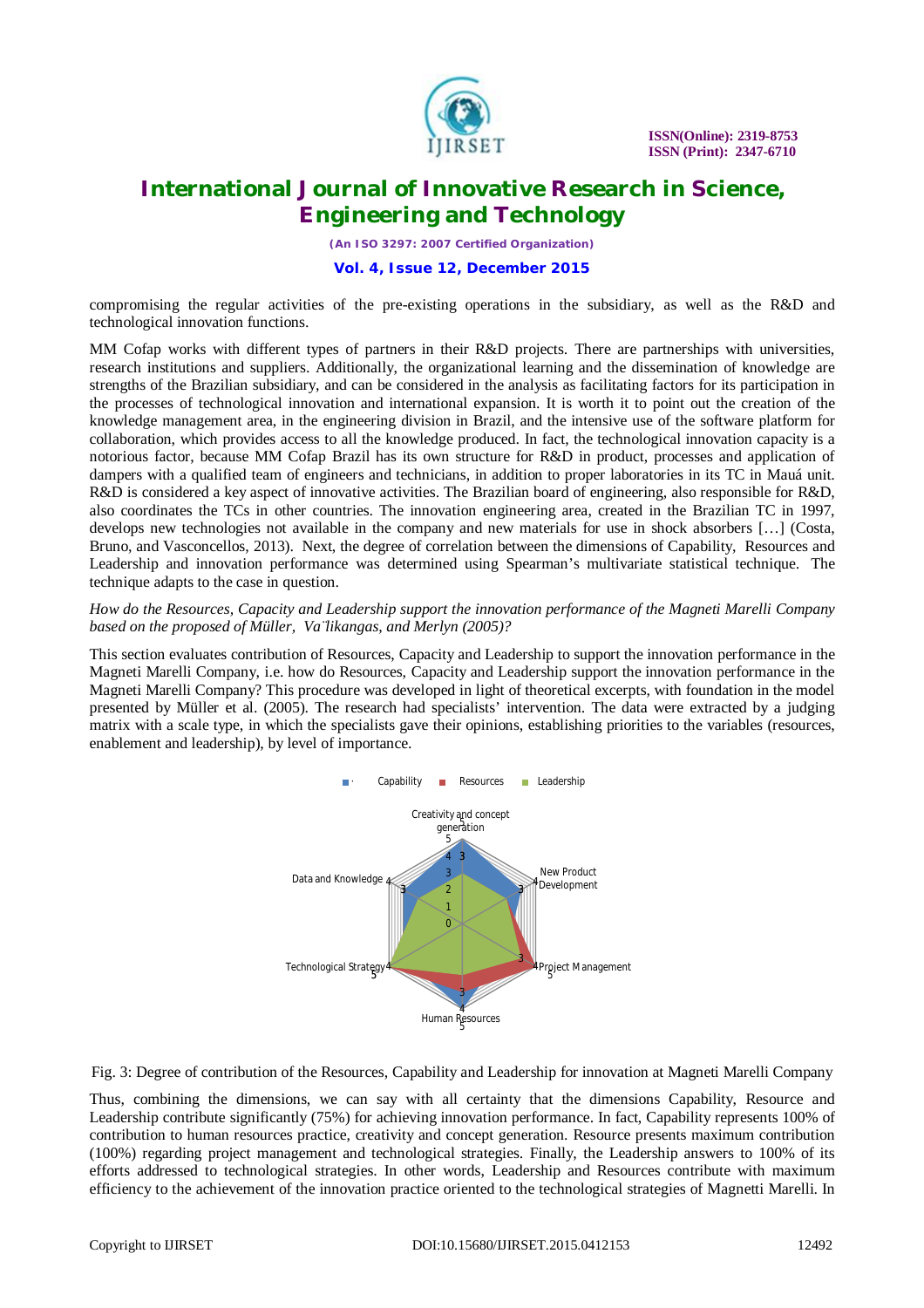

# **International Journal of Innovative Research in Science, Engineering and Technology**

*(An ISO 3297: 2007 Certified Organization)* **Vol. 4, Issue 12, December 2015**

general, at Magneti Marelli - COFAP, the dimensions are associated with resources, training, and leadership in which the Input focuses on incentives, team building, and personnel, which support the existing processes of innovation.

The *Processes* are related to the increase and the flow of innovation and to markets subject to budget constraints, and finally, Output is oriented towards reaching the goals of innovation. Regarding the assessment of Input, the company restructured the Department of Engineering and formed a new sector called Innovation Engineering.This sector represents the guiding of the innovation of the company, and it is currently comprised of a manager and four engineers. The evaluation of the divisional leaders regarding the performance of innovation is conducted by measuring the objectives established in the Strategic Plan for Technology Division. To train employees with a focus on innovation, development plans are drawn up for each employee in the area of innovation and these plans are regularly assessed regarding the reach of predetermined goals. The company adopts as a personal measurement of the employees the performance evaluation system called PLM(*Performance Leadership Management*), which provides that every employee, regardless of position, should be evaluated annually from predetermined goals for strategic innovation projects of the company.

After this evaluation, the company organizes action plans to improve employee performance. In addition, there are criteria for awards that encourage the generation of ideas or ideas that culminate into innovative products and processes by employees. Furthermore, the company Magneti Marelli has an internal program called GIS (Good Ideas and Solutions) which establishes awards to the generation of ideas in the corporate context. The proposals are evaluated by a committee that scores the return of ideas in terms of profitability, innovative content, sustainability and potential for cost reduction, especially for incremental innovations in product and process. Employees with the best scores receive a monetary incentive. The company Magneti Marelli uses the Model of Management by Processes, according to ISO TS 16949 regulation, based on the concept of innovative product development as a process that pervades the various departments of the Company. An analysis of the flowchart above allows us to establish some key "milestones" in the development of an Innovation Project at Magneti Marelli: Market Analysis, Technology Plan; technical / financial analysis of the preliminary project; Obtaining of Technology (Means); Project / Process Development; Transfer of the Project to Product Engineering (Application); Support and Project Monitoring/ Feedback, and closure / termination of the Project.

Once the Innovation Process is finished, the product becomes available to the market, leaving it to the Engineering Product Development sector its implementation in a particular customer application. The portfolio of innovation projects is generated from the strategic analysis of the company showing the importance of leadership in decision making, as proposed by Müller, Va ¨ likangas, and Merlyn (2005).Once the projects to be developed are selected, expense and investment budgets for each project are established, as well as the setting of the allocation of human and internal resources of the company required for the project execution. The time management of the projects is implemented through time lines. Apart from the administrative management of the projects there is the technical management, in which the project objectives are established at the beginning of it and controlled throughout its implementation. Aspects such as product performance, durability, reliability and sustainability are evaluated against established goals.

The Management System by Process established in the TS 16949 regulation establishes periodic reviews by senior management. In the case of Technology and Innovation Management Process some key indicators were established (*Key Process Index*). Among the Key Process Index used by the company, only the Lead Time Execution of the project that evaluates the time required to reach the various "stage gates" of the project constitutes an internal indicator of innovation. The innovation performance at each stage of the processes is taken into consideration by the Magneti Marelli group and outputs are proposed for each phase of the technology and innovation management process. These metrics are evaluated periodically on internal quality and system audits by independent bodies of auditing (BVQI). Two negative points assessed in the survey were the lack of internal indicators for measuring innovation in each division in comparison to the global company and the lack of assessment of factors, impeding or concurrent, which result in the loss of focus of innovative projects, or that focus on punctual improvement.

It was further observed that the company Magneti Marelli ranks as medium/low degree of importance or adherence in the company the internal corporate indicators of innovation in comparison to indicators of market performance, the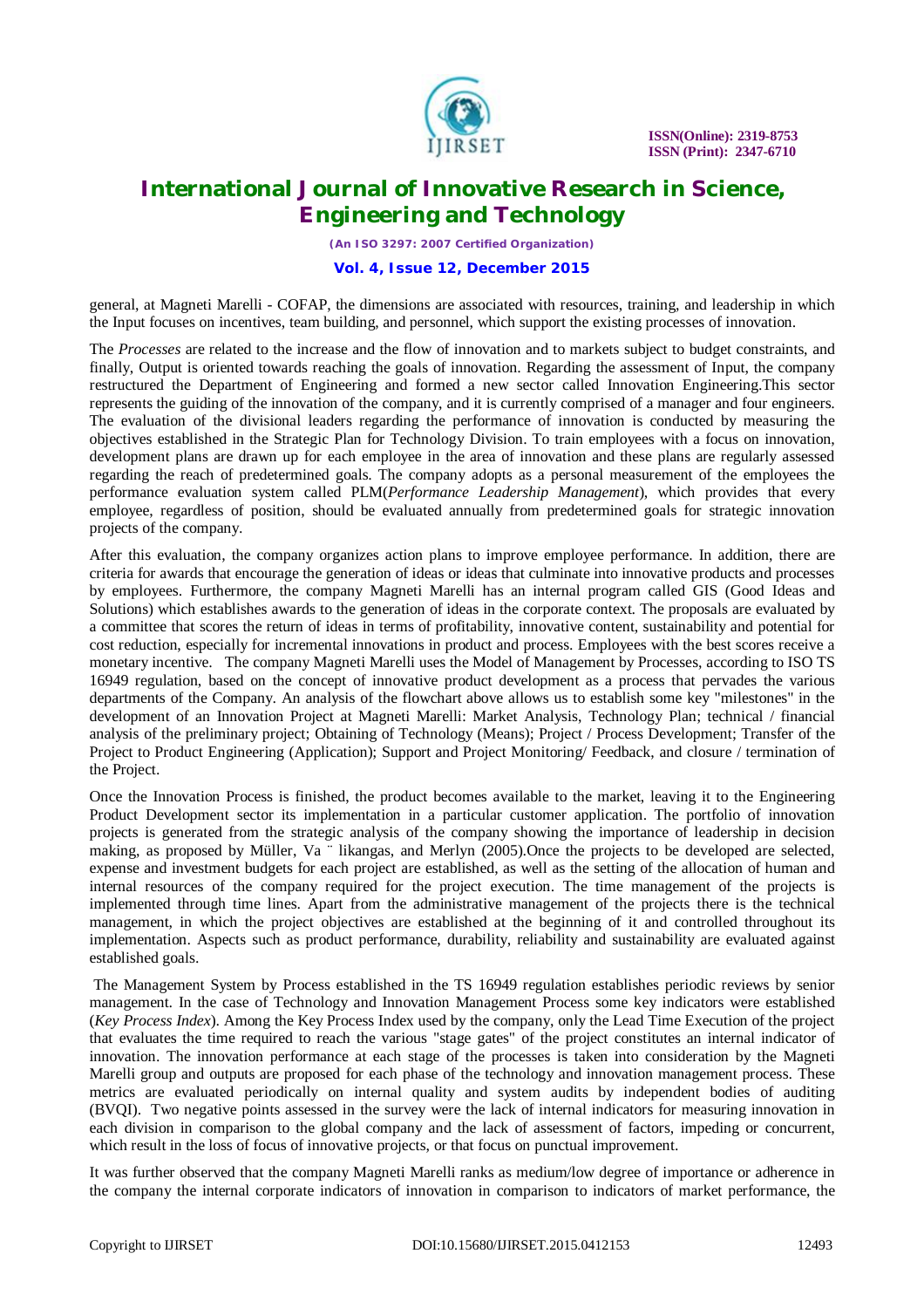

*(An ISO 3297: 2007 Certified Organization)* **Vol. 4, Issue 12, December 2015**

impact of the use of internal indicators of innovation in improving the costs of products and services, the use of internal innovation indicators to assist in decision making about the sustainability policy of the company and the cost reduction in manufacturing processes. However, the reviews identified as medium / high relevance were the internal indicators associated with creative culture, such as approval of the employees regarding the evaluation of their personal metrics of innovation, the use of internal indicators of individual metrics of innovation as a motivator factor in the pursuit of improved personal skills. And finally, there is medium / high adherence of the company in the use of internal evaluation indicators with the aim of improving the company's competitiveness in the auto parts market. The assessment of Issues of innovation at Magneti Marelli in the light of the framework proposed by Muller et al. (2005) reveals that there are incentive schemes to support innovation, albeit in an incremental basis (GIS program).However, there is not a formal mapping of the "champions of innovation" in the company. An emphasis in the frequency in which strategic considerations aimed at fostering innovation the study are performed has not yet been given.

Also there is no control on the number of monthly ideas generated in the pipeline of innovation, noron the time required for financial viability of innovative ideas, although there is a control of timing of each innovation project from its creation to the time they are available to the market. Finally, in view of the results (output), the company controls the ratio of revenues from innovative projects in relation to the total billed. There is still control of the number of strategic projects of development in the Division, although a formal valuation of the expected revenue of innovation projects in relation to the total turnover of the company is not made. Thus, this research gives useful information to professionals that deal with innovation management and aims at increasing the efficiency in the innovation organizational/facilitator issues, overall in optimizing the resources, enablement and leadership in the environment of the study company.

### **V. IMPLICATIONS FOR PRACTICE MANAGEMENT**

Contextual innovation management implies that an innovation manager makes different decisions in different contexts (Ortt and van der Duin, 2008). Thus, combining the dimensions, from the interface between innovation capabilities and the innovation performance based on the dimensions Resources, Capability and Leadership, there is significant predominance of the learning capacities, R&D and planning. R&D efficiency reflects the product development process dynamics, reduces time-to-market, improves product profitability, increases productivity, as well as other benefits for Magnetti Marelli. Studies on R&D efficiency have many applications as a management tool. R&D is strong performance measure, similar to ROI. It can also be used as a means of comparison (benchmark). R&D efficiency is also an aggregate measure of the overall success of a company's product in the development effort.

The presence of R&D creates an organizational setting that is favorable to questioning, promoting corporate/company flexibility, with an ability to integrate new concepts and adaptability to market changes (Freel, 2000). R&D and innovation are susceptible to sectorial influences [...] (Becheikh et.al., 2006B). Product innovation is considered stronger in high-technology sectors [...] (Subrahmanya, 2005). A company's strong customer-focus can lead to an emphasis on innovation that is derived from the desire to continually adapt to customer needs (Santos-Vijande and Alvarez-Gonzalez, 2007). Rowley (2002) calls attention to the fact that client knowledge enables the companies' regrouping and creation of incremental value. However, learning is often used to describe the innovation process. It is true that companies innovate through constant learning processes that generate new technological knowledge (Nonaka and Takeuchi, 1995). Here the main features of the technological innovation process are (Teece, 1986; Nelson and Winter, 1982) continuous in nature; irreversible and affected by uncertainty. The essence of the technological innovation process is the accumulation of knowledge over time. The increase of the knowledge volume is produced through different creative mechanisms associated with different learning modes, such as: learning from R&D or "Learn before doing" (Pisano, 1997); "Learning by doing", which arises spontaneously in the production process (Arrow, 1962); "Learning by using" (Rosenberg, 1982); and "Learning by failing", from the analysis of bad decisions by top managers (Maidique and Zirger, 1985). And the capacities are generated for the companies to mobilize and expand their technology, human and financial resources in the innovation process. Resources are always a critical factor for all kinds of activities and processes. Evangelista et al. (1997) propose that technology resources will increase its importance as a strategic factor for the company's performance in the near future.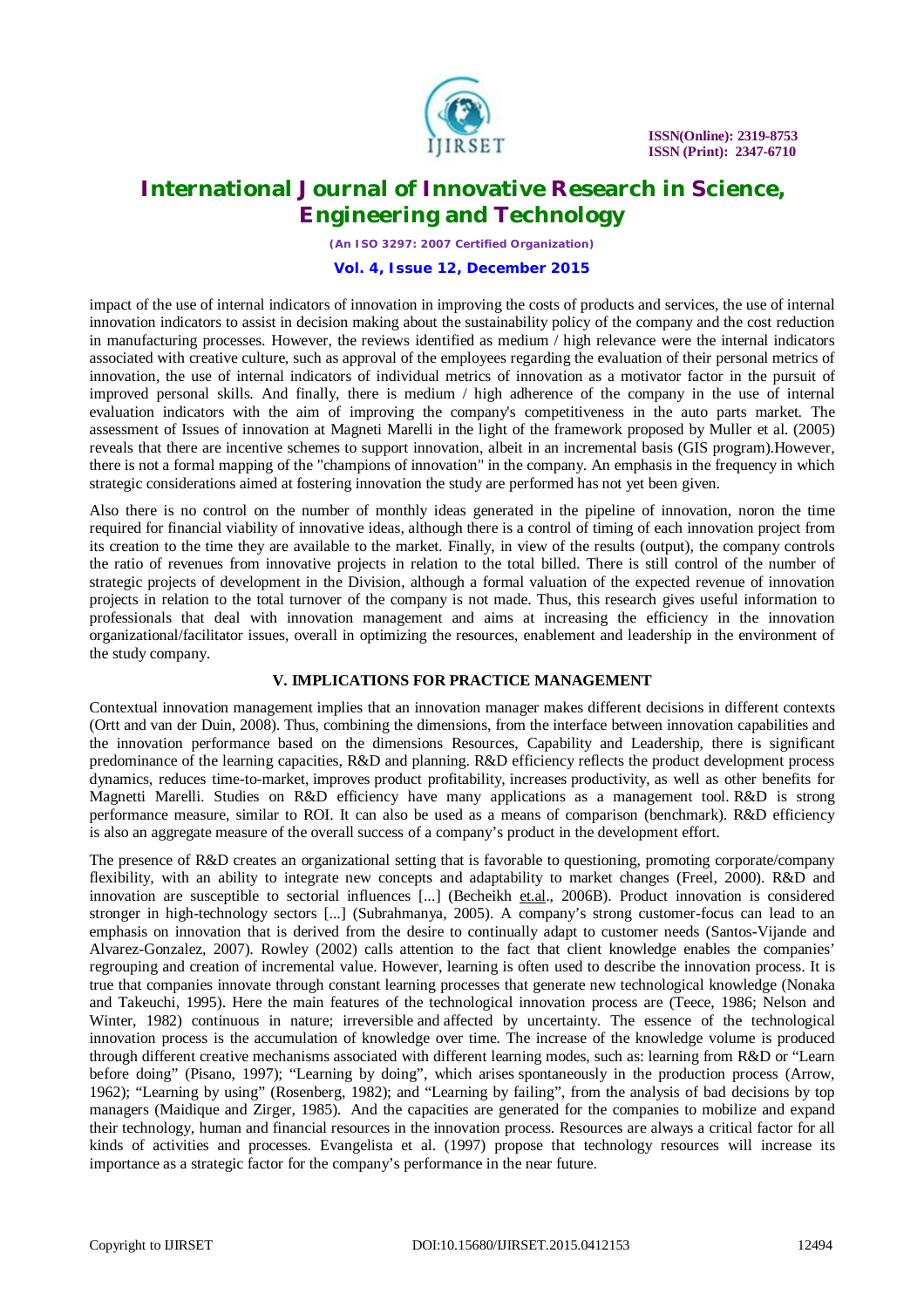

*(An ISO 3297: 2007 Certified Organization)* **Vol. 4, Issue 12, December 2015**

### VI.**CONCLUSIONS AND LIMITATIONS**

This study aims to assess the Influence of Innovation capabilities on the innovation performance in **b**razilian subsidiaries of multinational companies of the automotive industry. This reserach was elaborated in light of theoretical excerpts, with foundation in the model presented by Müller et al. (2005), which considers the following metrics: resources, enablement and leadership. The results obtained were satisfactory, validating the proposed process. In this scenario our contribution is highlighted, because it provides support to the critical priorities in order to implement this innovation project. There is a gap in the literature concerning the innovation capacity performance assessment on the innovation performance, in auto-parts industry – automotive sector. It is hoped that this study will stimulate a broad debate on the issue and it is acknowledged that more studies are needed to build more robust results in the near future.

Innovation has become the primary basis of productivity improvements, sales volume growth, and a firm's competitiveness. Increased global competition pressures are also forcing firms to continuously adopt, develop and innovate to enhance product competitiveness such as product design and quality, technological service and reliability. For these reasons, a firm must upgrade its innovation capability […]. In fact, successful technological innovation depends on both technological capability and other critical capabilities, such as organizational, marketing, capital funds, manufacturing, strategic planning, and resource allocation (Yam et al., 2004). Such manufacturing capabilities determine a firm's ability to transform R&D into products and processes. Cooperating R&D, manufacturing, and capital capabilities provide effects of complement to accelerate successfully technological innovation activities (Wang and Cheng, 2008).

Of the findings of the state of the art and state of practice, it is reasonable to state that this research is vulnerable to criticism. In the research, cross-sectional data used in this study may not be appropriate to establish fundamental relationships between variables. Furthermore, a study was developed for Brazilian companies in a static context, which may represent a limiting factor. Therefore, it is recommended to reproduce and replicate the model in companies from other countries in order to confirm the results. Of the different dimensions, the results show a predominance of R&D efforts. However such innovation capabilities have to keep up with up-to-date changes and should be viewed as a priority of the present moment, with regards to systemic efforts guided by defining and redefining the performance of the subsidiary of the study over time. It is plausible that building capacities occur over a continuous process and converge to the desired performance*,* which is in constant transformation through the new demands. Therefore, the innovation policy for companies in this category should be anchored by efficient planning.

### **REFERENCES**

- 1. BREMSER, W.G.; BARSKY, N.P. Utilizing the Balanced Scorecard for R&D Performance Measurement. R&D Management, 34, 3, 229-238, 2004.
- 2. BROWN, M. G.; SVENSON, R. A. Measuring R&D Productivity. Research-Technology Management, 31, 4, 11-15, 1988.
- 3. CHIESA, V., COUGLAN, P. and VOSS, C. Development of a technical innovation audit. Journal of Product Innovation Management, 13, 2, 105-136, 1996.
- 4. CLARK, K. B., FUJIMOTO, T. Lead time in automobile product development explaining the Japanese advantage. Journal of Engineering and Technology Management, 6, 25-58, 1989.
- 5. CLARK, K.B.; FUJIMOTO, T. Product development performance: strategy, organization and management in the world auto industry. Boston-Mass., Harvard Business School Press, 1991.
- 6. COLLINS, J. Great to Good. Harper Business, New York, 2001.
- 7. CORDERO, R. Managing for speed to obsolesce: a survey of techniques. Journal of Product Innovation Management, 8, 283-294, 1991.
- 8. COOPER, R. G., KLEINSCHMIDT, E. J. Major new products: what distinguishes the winners in the chemical industry. Journal of Product Innovation Management, 2, 90-111, 1993.
- 9. COOPER, R.G.; KLEINSCHIMDT, E.J. Determinants of timeliness in product development. Journal of Product Innovation Management, 11, 381-396, 1994.
- 10. CRAWFORD, M. The hidden costs of accelerated product development. Journal of Product Innovation Management, 9, 188-199, 1992.
- 11. DAVILA, T.; EPSTEIN, M. J; SHELTON, R. As Regras da Inovação. Porto Alegre: Bookman, 2007.
- 12. FIGUEIREDO, P. N. Gestão da Inovação: Conceitos, Métricas e Experiências de Empresas no Brasil. Rio de Janeiro: LTC, 2009.
- 13. GIBSON, Rowan; SKARZYNSKI, Peter. Inovação: Prioridade nº 1: O Caminho para Transformação nas Organizações. Rio de Janeiro: Elsevier, 2008.
- 14. GODENER, A.; SÖDERQUIST, K. E. Use and impact of performance measurement results in R&D and NPD: an exploratory study. 2004.
- 15. GRIFFIN, A. Metrics for measuring product development cycle time. Journal of Product Innovation Management, 10, 112-125, 1993.